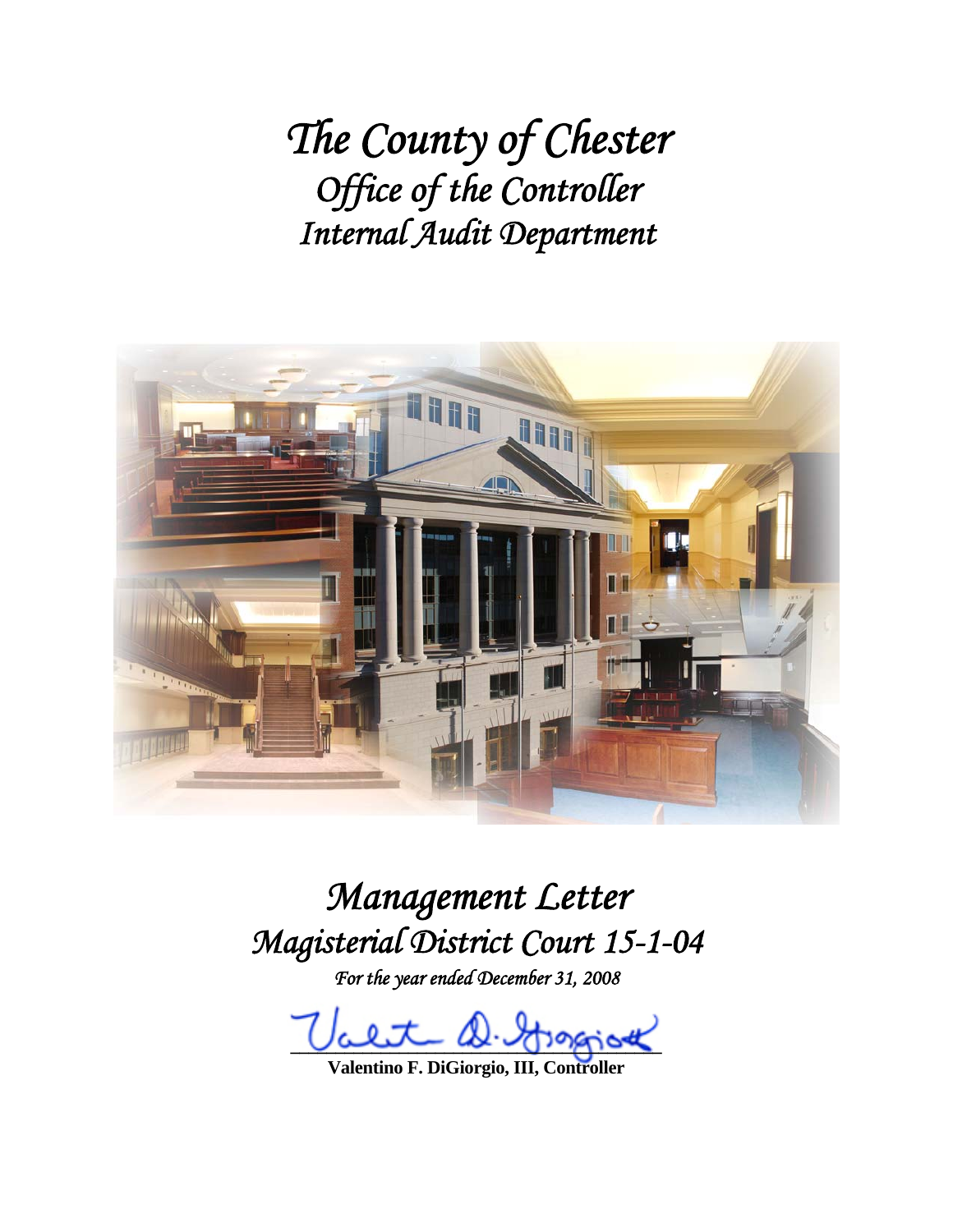# **To: Magisterial District Judge Gwenn S. Knapp**

### *Introduction*

On May 26, 2009, Internal Audit completed an audit of Magisterial District Court 15-1-04 (*District Court*). Sharon Kaye Jones, CIA, was the auditor-in-charge. Internal Audit is required by County Code to review district courts annually to ensure compliance with policies and procedures mandated by the Administrative Office of Pennsylvania Courts and/or District Justice Administration and to assess their overall internal control structure. The scope of our audit included a review of the following:

- Cash and Petty Cash
- Undisbursed Funds
- Cash Receipts
- Manual Receipts
- Cash Disbursements
- Voided Transactions
- Overall Compliance.

We conducted our audit in accordance with generally accepted auditing standards and standards applicable to financial audits contained in *Government Auditing Standards* published by the Comptroller of the United States. We have also issued our Independent Auditor's Report on Compliance and Internal Control over Financial Reporting concurrent with this management letter. Disclosures and other information in this report (also dated May 26, 2009) should be considered in conjunction with this management letter.

# *Executive Summary*

The management and staff of the *District Court* continue to implement new procedures designed to address and correct reportable conditions from previous audits. For the year ended December 31, 2008, there were no significant deficiencies or material weaknesses noted in the *District Court's*  overall internal control structure. In fact, the *District Court* is, in all material respects, in compliance with policies and procedures set forth by the Administrative Office of Pennsylvania Courts and directives imposed by District Justice Administration.

We would like to thank the management and staff of the *District Court* for their cooperation and assistance during the course of this audit. We have provided herein a copy of our "Audit Findings" and "Recommendations" for your review, and comment.

Please feel free to contact our office at (610) 344-5913 should you have any questions or concerns.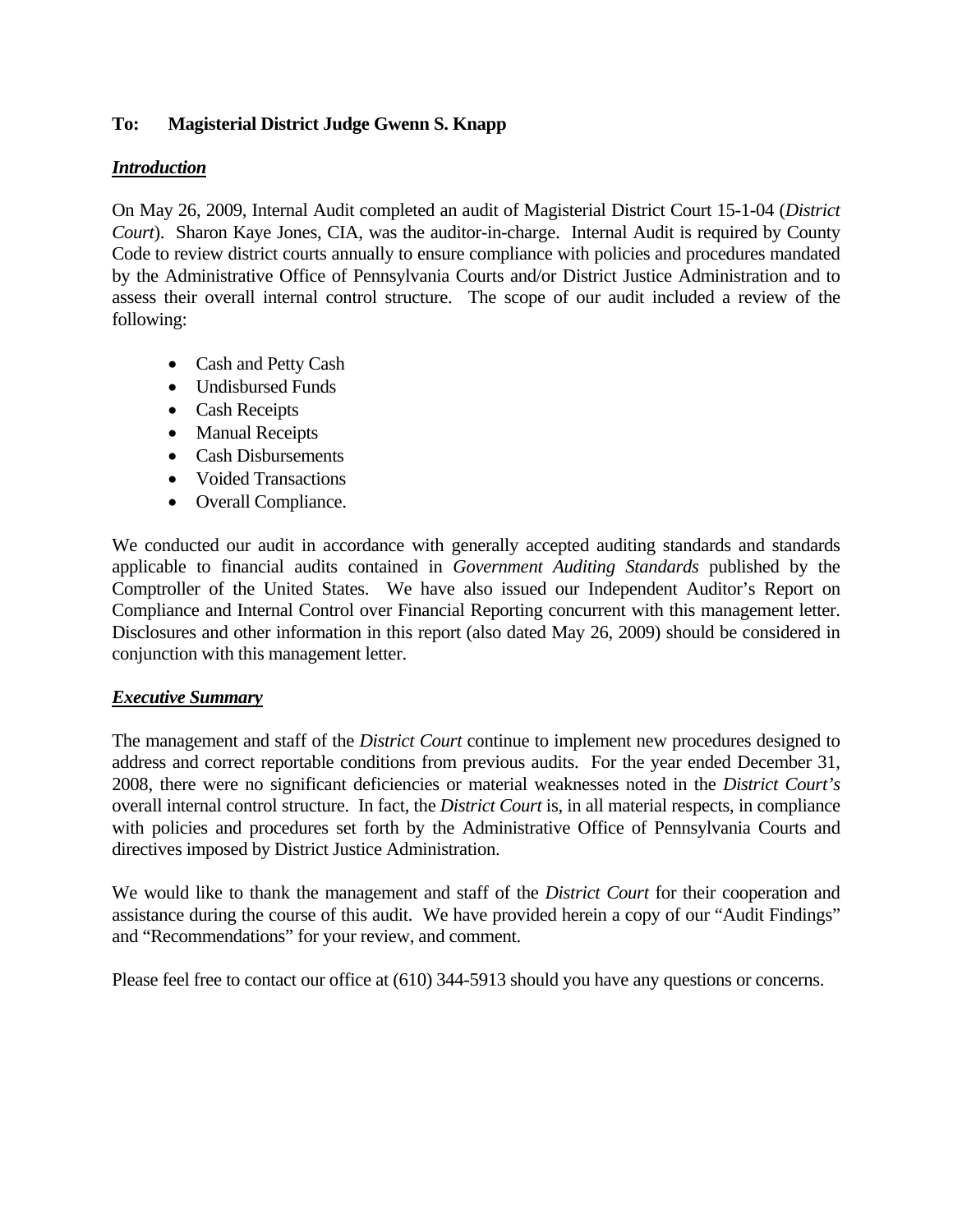# **MAGISTERIAL DISTRICT COURT 15-1-04**

# **FINDINGS AND RECOMMENDATIONS**

# **FOR THE YEAR ENDED DECEMBER 31, 2008**

# **I. INTERNAL CONTROL FINDINGS AND RECOMMENDATIONS**

### RECONCILIATION

#### Finding 1: Cash Adjustments

In January 2008, the bank erroneously processed two \$.01 adjustments to the *District Court's* checking account. Although the *District Court's* Office Manager contacted the bank in January and again in March; the bank failed to reverse the adjustments. Further follow-up was not performed by the *District Court*. As a result, the adjustments are still outstanding.

#### Recommendation

Internal Audit recommends that the *District Court* contact the bank again to request that their checking account be reduced by \$.02. Once this has been completed, the *District Court* will need to process a corresponding debit adjustment on their books to offset the two \$.01 credit adjustments made back in January, 2008.

#### Auditee Response

*See Management's responses on pages 6 and 7.* 

# **II. COMPLIANCE WITH POLICIES AND PROCEDURES**

In order to test compliance with all applicable policies and procedures, Internal Audit selected a statistical sample of 30 case files out of a total population of 13,817 case files created in 2008. In addition, we performed other related tests of cash receipts, cash disbursements, manual receipts, undisbursed funds, and voided transactions. Sample size for the tested areas was determined through a risk assessment analysis based on the results of the *District Court's* prior year audit and current year caseload. We believe the results of our tests are representative of the entire population on the basis of accepted audit sampling principles.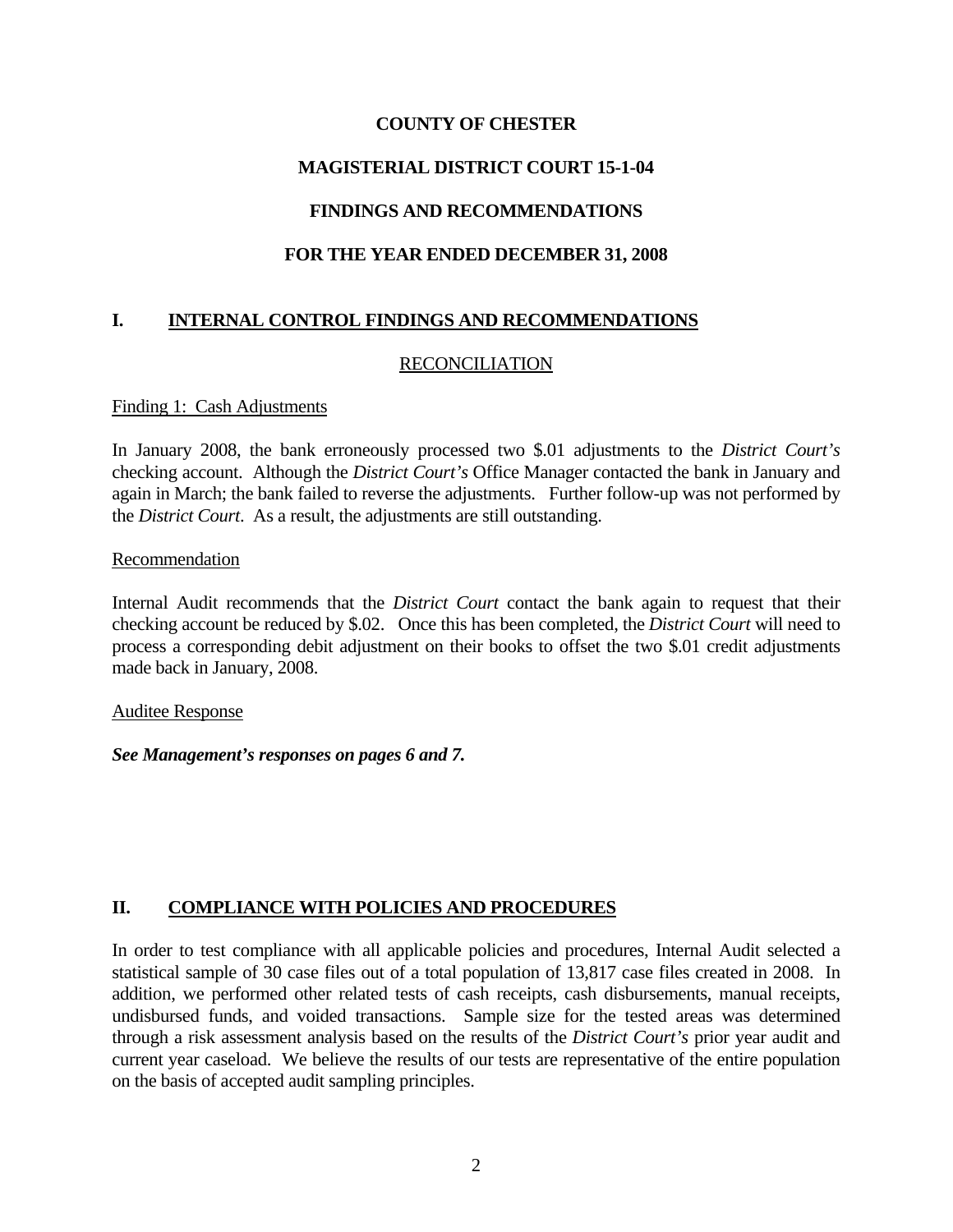# **MAGISTERIAL DISTRICT COURT 15-1-04**

### **FINDINGS AND RECOMMENDATIONS**

### **FOR THE YEAR ENDED DECEMBER 31, 2008**

# **II. COMPLIANCE WITH POLICIES AND PROCEDURES**

#### Finding 1: Voided Receipts

A civil case was filed against a company and its owner. The civil clerk erroneously opened 2 cases when in fact only one was needed. Money receipted into the second case was removed and applied to the first docketed case. Since the second case was opened in error and would have no further activity, it should have been deleted from the state court system. A letter was written to the Administrative Office of PA Courts (AOPC) to have this done. Unfortunately the letter was placed in the case file and was never mailed.

#### Recommendation

Internal Audit recommends that the *District Court* draft and mail a revised letter to the AOPC requesting that this case be deleted from the state court system.

#### Auditee Response

#### *See Management's responses on pages 6 and 7.*

#### Finding 2: Cash / Voided Disbursements

Internal Audit identified 16 checks issued in 2008 which remained un-cashed after 60 days and were not voided and transferred to the County as "Unclaimed" in a timely manner. Twelve of these checks however, were stale dated prior to the end of the 2007 audit which did not take place until late October, 2008. As a result, the *District Court* did not have ample time to act upon recommendations made by Internal Audit until the beginning of 2009. Four of the 16 checks mentioned above were written in September 2008 but were not voided as "stale" until February 2009.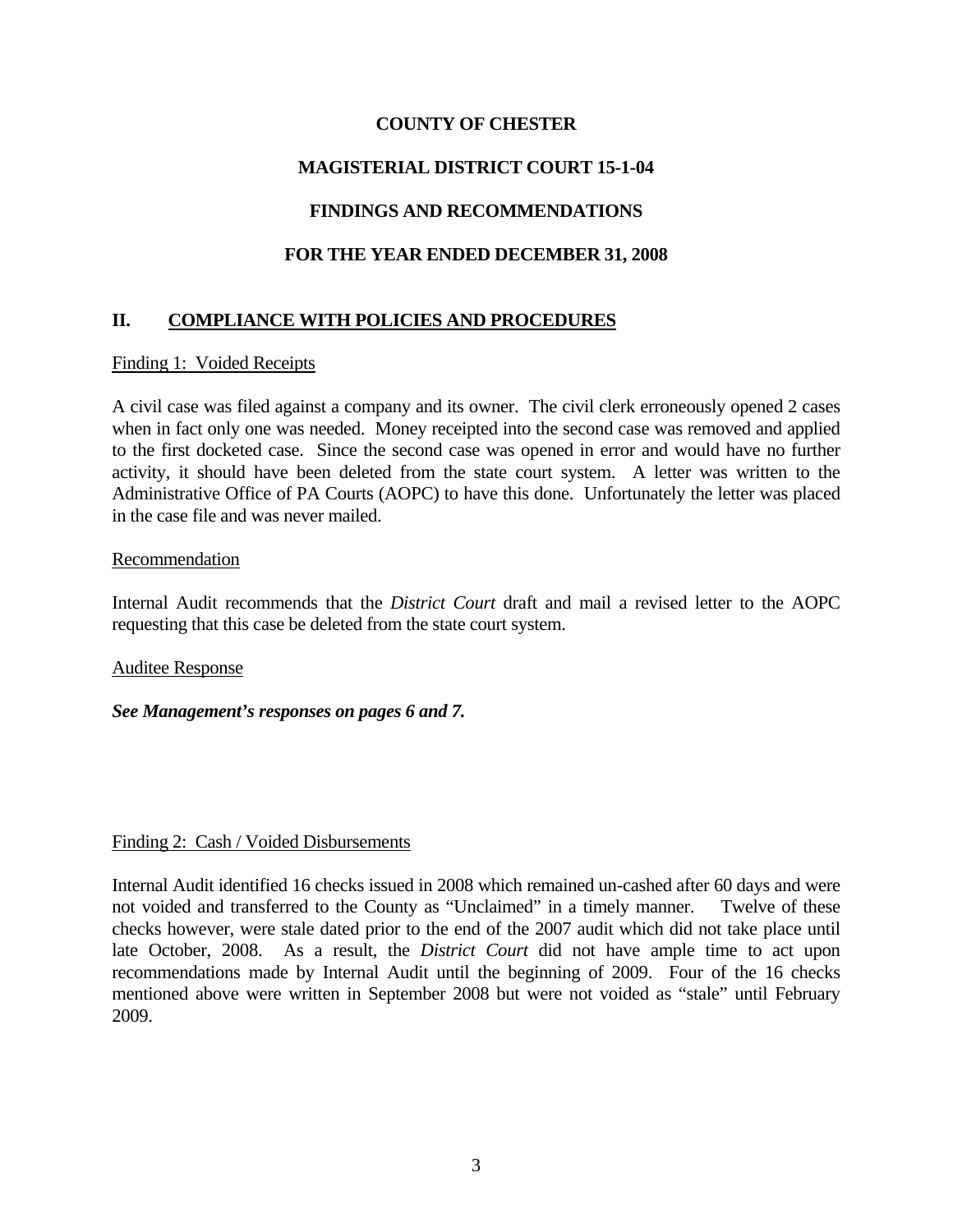# **MAGISTERIAL DISTRICT COURT 15-1-04**

# **FINDINGS AND RECOMMENDATIONS**

# **FOR THE YEAR ENDED DECEMBER 31, 2008**

# **II. COMPLIANCE WITH POLICIES AND PROCEDURES**

### Finding 2: Cash / Voided Disbursements (continued)

#### Recommendation

Internal Audit recommends that *District Court* management monitor the list of outstanding checks monthly in order to void stale dated checks in a timely manner once due diligence has been performed. Checks should not be held outstanding beyond a 4 month period.

Auditee Response

.

*See Management's responses on pages 6 and 7.*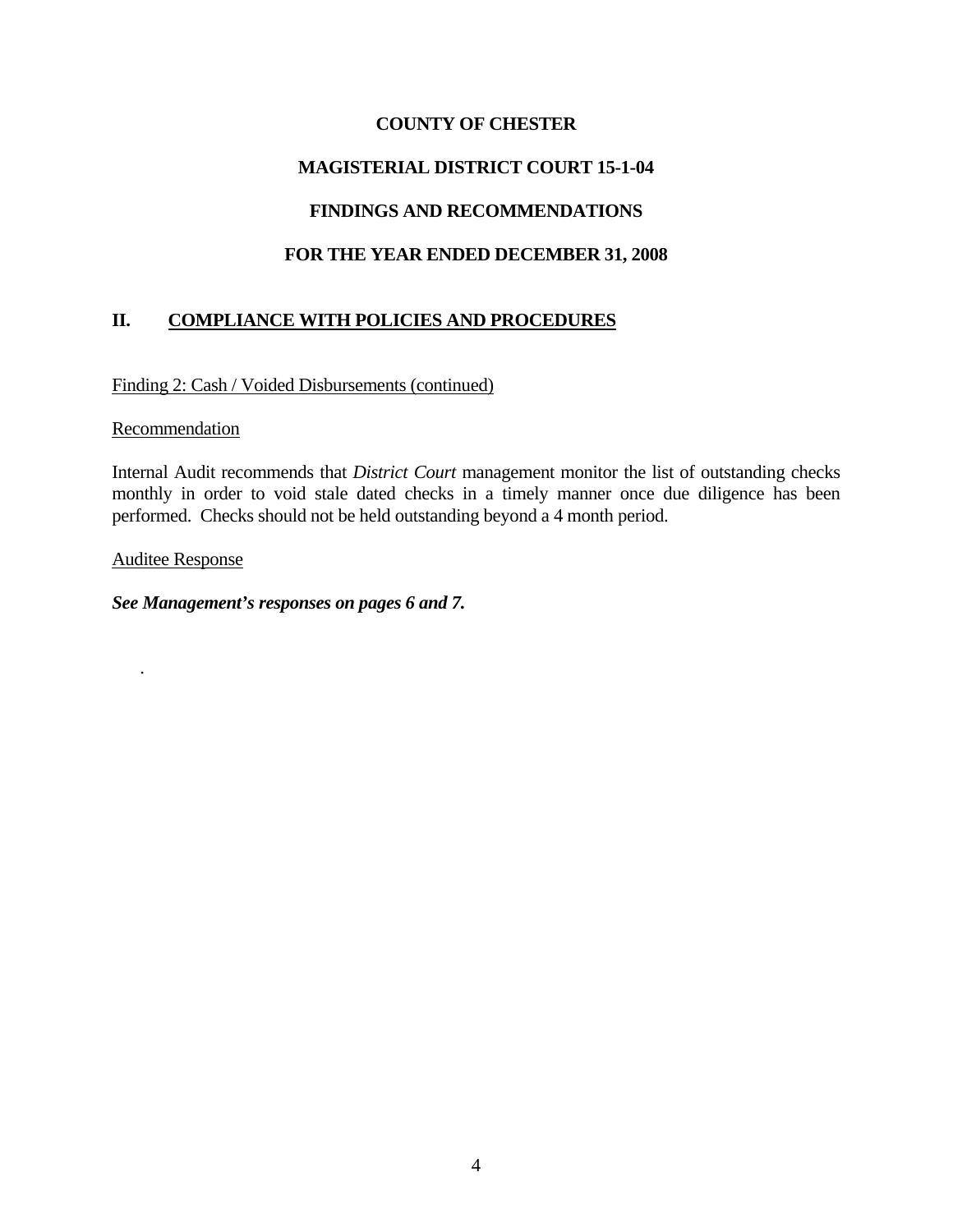# **MAGISTERIAL DISTRICT COURT 15-1-04**

### **SUMMARY OF EXIT CONFERENCE**

# **FOR THE YEAR ENDED DECEMBER 31, 2008**

Magisterial District Judge Gwenn S. Knapp indicated that an exit conference would be waived for this year and has accepted the audit report as presented.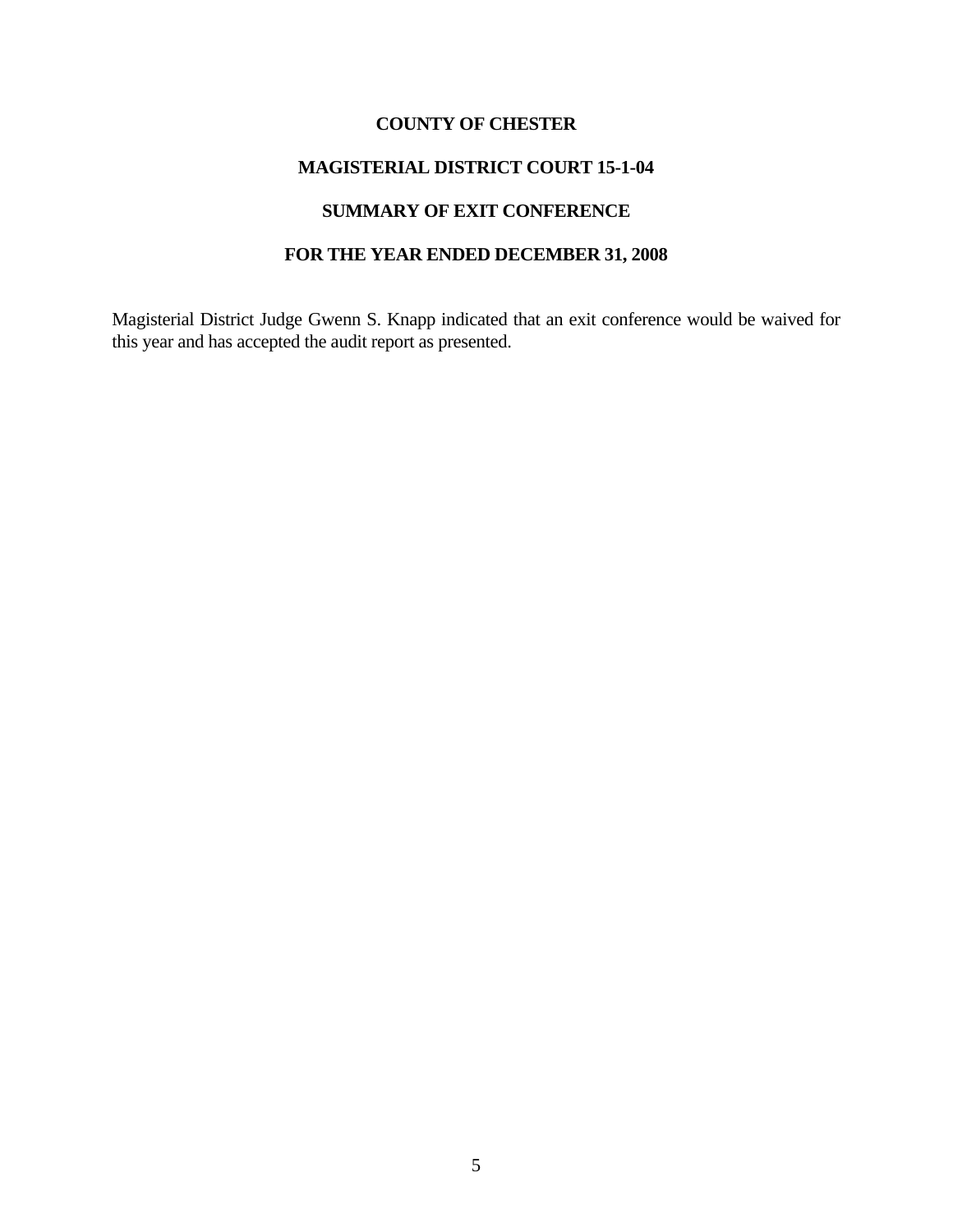

# BOROUGH OF GWENN S. KNAPP

WEST CHESTER (EASTERN SillE)

MAGISTERIAL DISTRICT JUSTICE

Magisterial District 15-1-04 530 E. Union Street, Ste A West Chester, PA 19382 www.judgeknapp.com

OFFICE: TEL 610-429-4636 FAX 610-429-4644

May 21, 2009

Sharon Kaye Jones, CIA County of Chester Office of the Controller 2 North High Street, Ste. 540 PO Box 274S: West Chester, PA 19380-0991

## Re: Audit Year Ended December 31, 2008:

Dear Ms. Jones;

District Court 15-1-04 is in receipt of the Audit Report for the year ended December 31, 2008. Please allow this written correspondence as the District Court's official response to the 2008 audit.

### Finding 1: Cash Ad.justments

District Court 15-1-04 has contacted TD Banknorth to debit the checking account of the court by \$.02. TD Banknorth has reduced the checking account of the court by \$.02 in May 2009. The adjustment in the District Justice System (hereinafter referred to as "DJS") in May 2009 to offset the two one-penny credit adjustments entered into the DJS in January of 2008.

### Finding 1: Voided Receipts